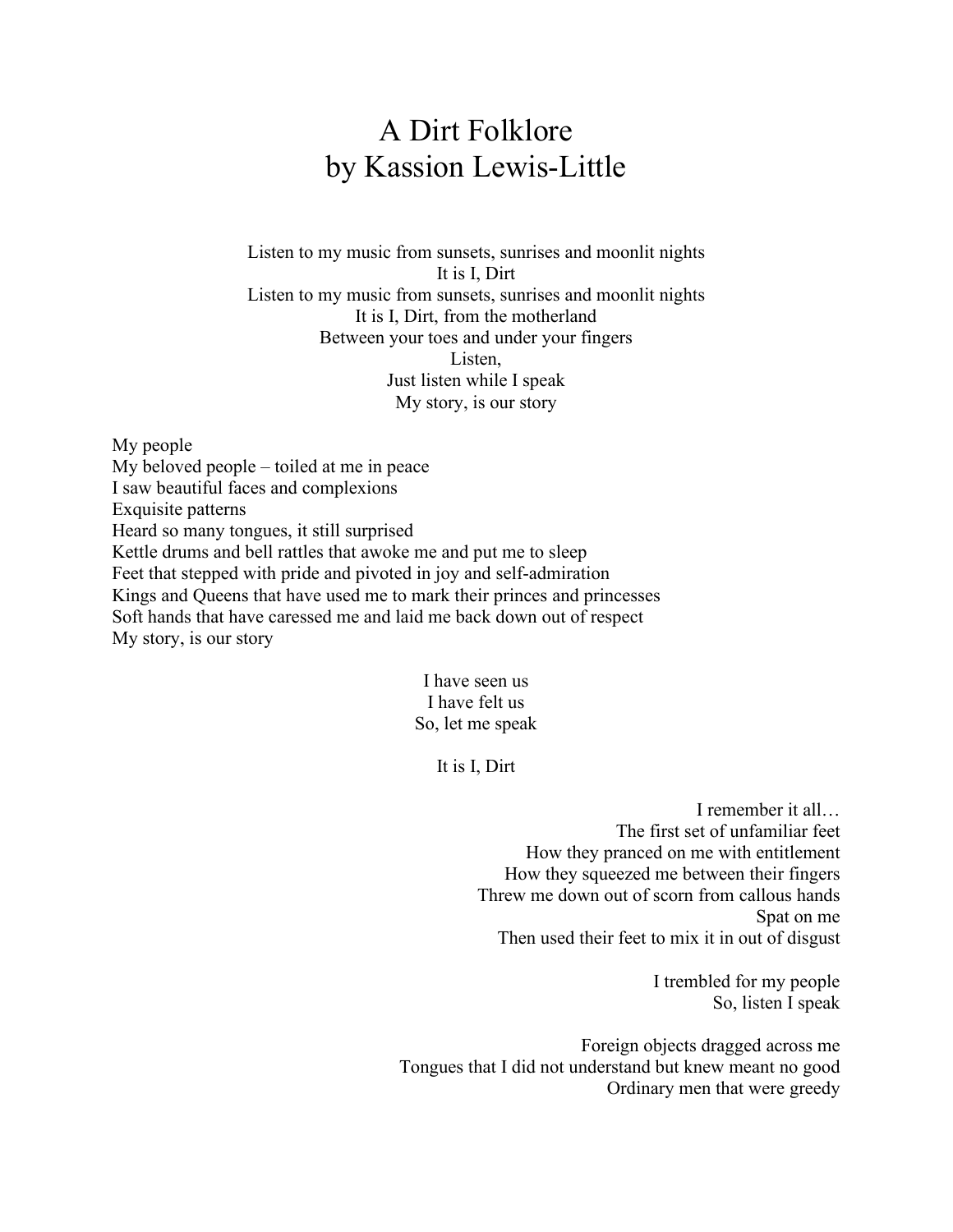An echoing sound and vibration Not like the one that usually wakes me I became frantic

I made sandstorms to intercept Rigid roads as obstructions Expansive lands that looked the same for confusion

> But still, they came And from every angle

My favorite feet scattered Tongues begged for mercy Blood spilt on me Laughs that came from smirks that turned our heaven into hell Children grasping for their parents Life leaving eyes that once held worlds within them

 $I-$ 

Against the land's permission The fighting sea The music that seized from sunsets, sunrises and moonlit nights I too was taken with my beloved people I too was forced on a journey that still continues So, let me speak

I wailed and wept

It is I, Dirt from the motherland Between your toes and under your fingers

Clenched between my people's hand I felt their heartbeats The feelings of courage that they tried to hold onto about the unknown

> Upon our arrival My people scattered me in a secret ritual

Whispering prayers That I, the dirt would sustain and eventually strengthen them again

Between toes and under fingers

Shackled to land they had no interest in They carried this nation on their backs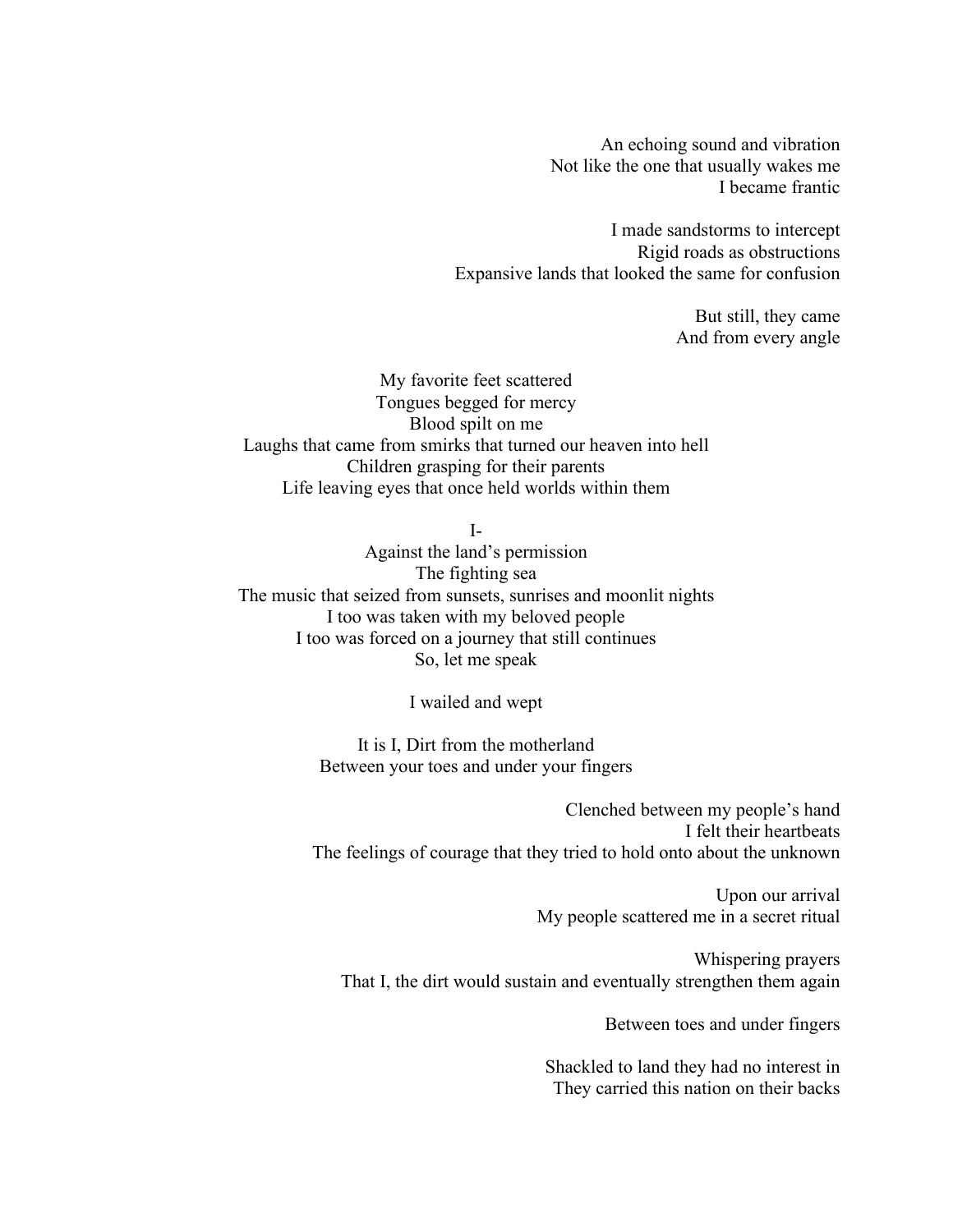So, listen when I speak

As they whipped men Their tears, fell on me Clumping me up Prior blood spilling made me stronger So, each whip a little of me went into their wounds Aiding with healing

As women birthed children On dirt floors in makeshift houses Purity and innocence were added to me As they snatched children from their mothers Women scraped up me up And repeated secret chants

Children that sneaked and hid me in the corner of great hell houses I began to learn their tongue Agility and intuitiveness were added to me

I was coming back for my beloved people

The breadth and depth of pain and suffering that have not been explored much less acknowledged is what I bring to you

My people were taken Beat beat down Put out to dry Considered 3/5 of a person Hung from trees like rotten fruits that would eventually fall back into the earth Scorned more than the prospect of hell

So, excuse me If now I, dirt between your toes and under your fingers bother you PERSONAL problem for you PERSONAL achievement for my people

They have earned the uncomfortableness They have earned the attention

And still-They are beaten Shot Lynched Murdered and